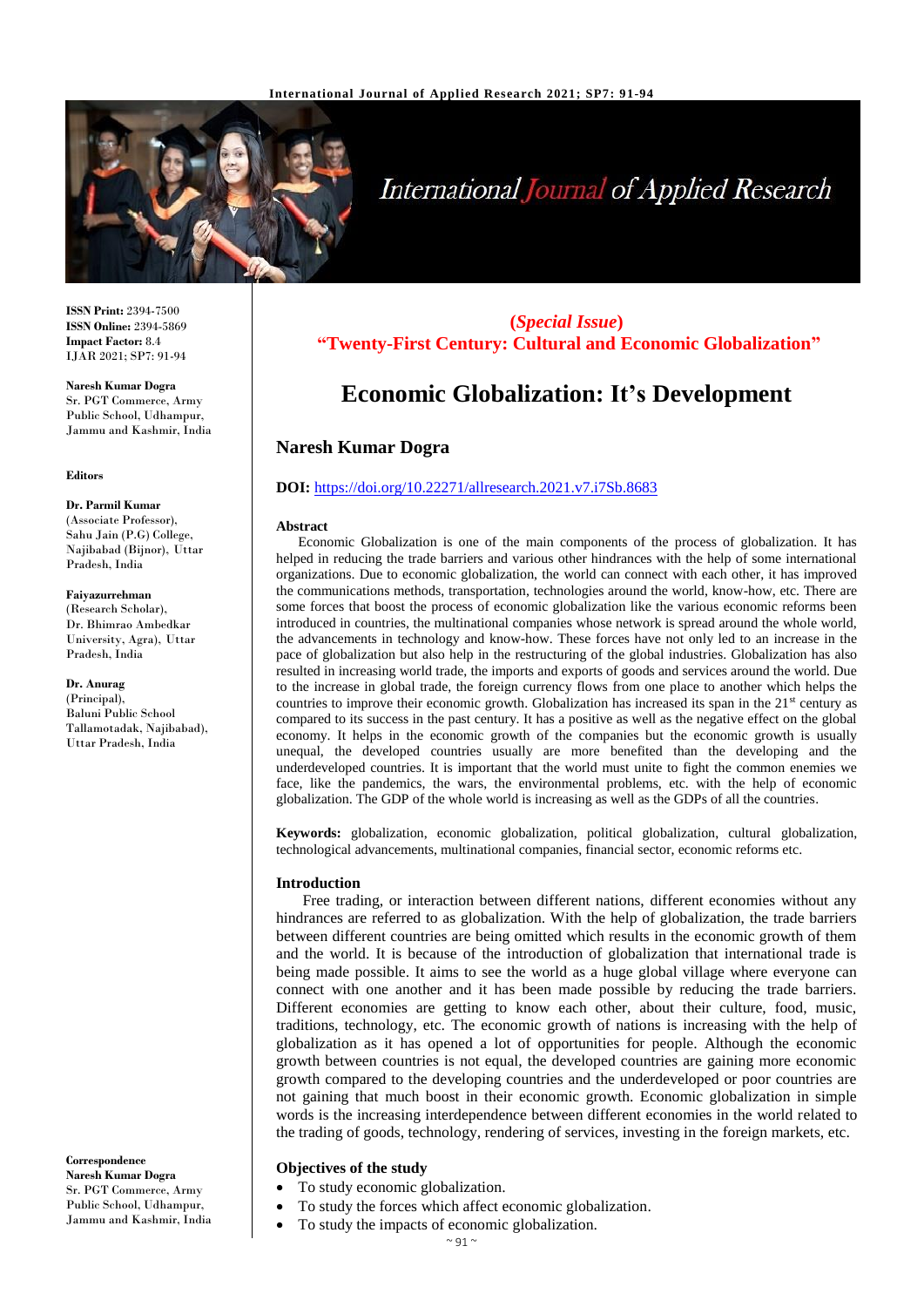#### **Economic globalization**

The improvements in technology, science, communication channels and transportation have boosted economic globalization worldwide. With the help of economic globalization, people across the world are able to connect to each other beyond geographical or physical boundaries. Technology has improved to the level that if a person from a country wants to contact a person from another country far away, that person can connect to the other person easily because of such advancements in technology. This would have not been possible if economic globalization wasn't introduced. The advancements have not only been made in the communication sector but also in various other fields, for example, trading of either goods or services. The boundaries of countries might have been a problem earlier but with economic globalization, the trade barriers are reduced so that different nations can trade with each other smoothly. The import-export sector contributes towards the economic growth of different counties as well as the world. It has also contributed towards the science and technology sector immensely. The global pandemic of the Corona Virus could not have been controlled if the countries weren't helping each other in these difficult times. Scientists of various countries come together to find a cure for this disease. In early 2020, different countries collaborated on the development of the Covid-19 vaccine. Investments were made by governments of different countries, international health organizations, research groups, etc. so that it could be fought on a global level. The Covid-19 vaccine which is manufactured in India has been exported to 95 countries to date, which is made possible because of economic globalization.

Economic globalization not only improves the trading, technology, communication between countries but also boosts the economic growth of the world but also improves relationships between different nations. It has also contributed towards creating employment opportunities across the world. One of the main examples of economic globalization is the multinational companies that are operating from all over the world. Such companies manufacture and render their goods and services across the world and also help in the optimum utilization of resources.

# **Types of globalization**

Globalization may seem like a simple concept but it is very vast and so it is divided into mainly three types. The three main dimensions of globalization are:

- Economic Globalization
- Political Globalization
- Cultural Globalization

These are discussed below briefly for a better understanding;

- As the name suggests economic globalization deals with the trade of goods and services, technology, science, communication, capital and information with different countries. It helps in increasing the economic wealth and the development of the different nations.
- Political globalization deals with the political affairs of one nation with another, the political growth and relations of a country's governments with other countries in the world. Political globalization not only deals with the political affairs of nations but also plays an important

role in different forms of governments a nation has, like the democratic, monarch, etc. It has helped in improving the political relationships among various nations and come together and form various groups to discuss the world's problems at a common ground. One of the main examples of such a situation is the summits help by different countries to handle various problems together.

 Cultural globalization has an important role in the exchange of cultures, traditions among various economies so that there can be cultural diversity. We can learn about the different mindsets of people of other cultures. Cultural globalization has shown its impact in the sector of literature. Literature has become a common means to express different cultures, it explains the mindset of different people living in a specific culture.

#### **Forces that improve economic globalization**

There are a lot of forces that help in the improvement and development of economic globalization. Without these forces, economic globalization might not have been this much developed. These forces could also be referred to as the carriers of globalization, due to which globalization has come this far. Economic globalization is also a process of renovating and restructuring global industries. Some of these forces are:

## **Technological advancements**

The information technology department has developed a lot in this modern era, especially in the 21<sup>st</sup> century. There have been many inventions that have proved as a boon for mankind. The advancements in this sector have also affected economic globalization. With the help of information and technology, the economic growth of the nations is increasing and taking them a step close to development. There has been growth in economic globalization also, the technological advancements give a boost to the process of globalization. The improvement in the technology sector has been very helpful in economic globalization, as globalization is all about connecting people from all over the world which would have been almost impossible without technology. Not only it is an advantage for economic globalization, but due to these inventions the cost of communication, transportation has also decreased which is also contributing to the economic growth of a nation as well as making it easier to connect with other people from far away.

#### **Financial sector**

The financial sector has not only been boosted with economic globalization but it also improves and helps in the development of economic globalization. With the help of globalization, foreign investments can be made and it has helped in developing other sectors. With economic globalization, not only trade between different countries became easier but the investments, the capital flow also became much easier. It can also be said that the major part of globalization took place in the financial markets. The countries in which the capital is invested often experience economic growth at a rapid rate and also generates a lot of opportunities related to new markets, new jobs, new inventions, etc. A summary is prepared related to a country's international payments, and the foreign money received by that country throughout a specified period of time. This summarized statement is also known as the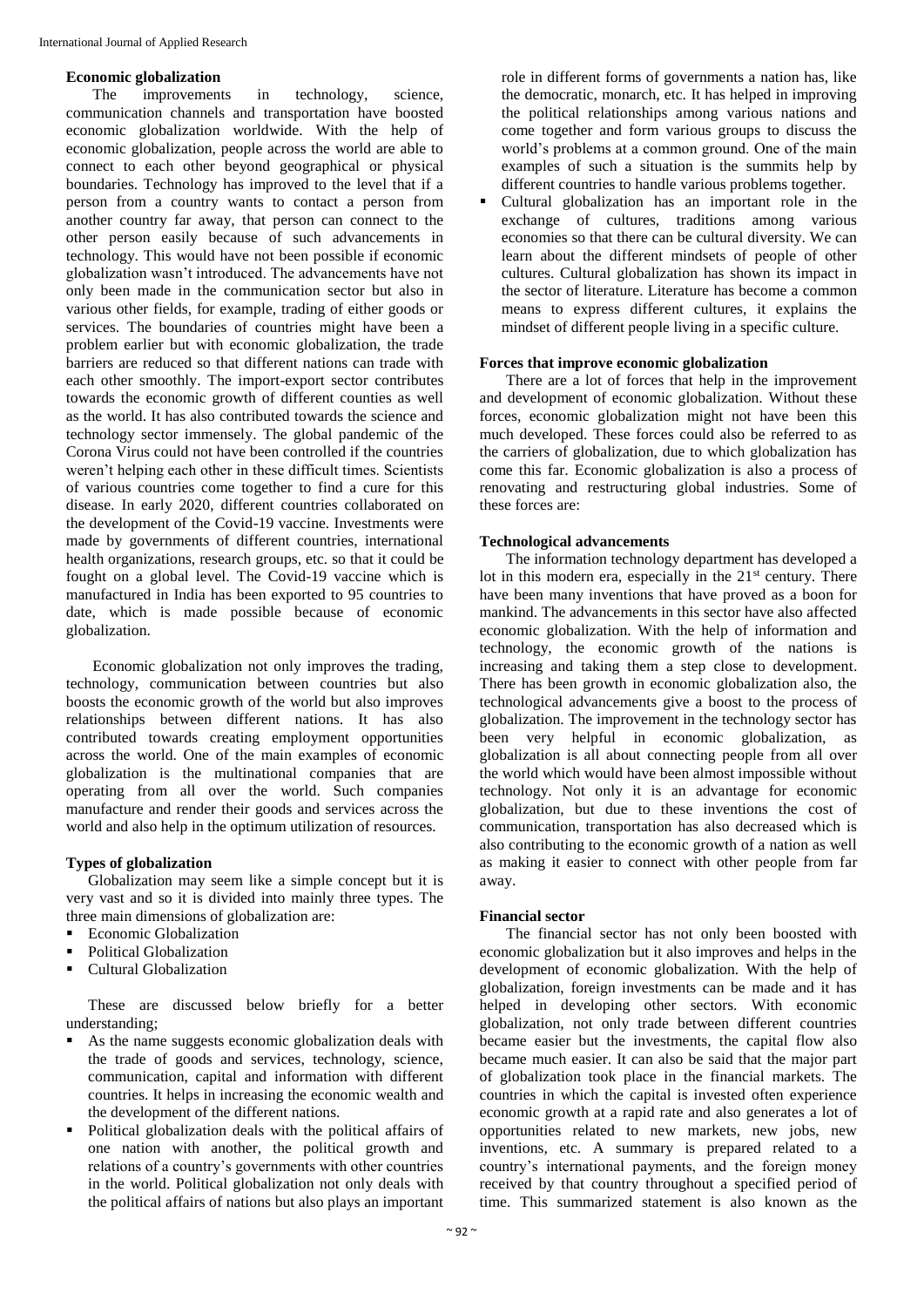Balance of Payments of a country, it includes all the exports, imports, foreign investments, etc. made. The financial sector also incorporates World Bank which also contributes towards economic globalization. World Bank is an international financial institution that provides grants, loans, etc. to the government of poor or needy countries. In simple words, the financial sector contributes a lot towards economic globalization; it is one of the major forces that affect globalization.

#### **Multinational companies**

Multinational Companies are the companies that operate in more than just one country. It can also be known as Multinational Corporation or International Corporation. Multinational Companies or MNCs have contributed a lot to the growth of economic globalization. MNCs involve different countries and their production occurs at a very large scale and they benefit from the economies of scale as they are manufacturing at a large scale and can benefit from it by gaining profits. MNCs are regulated by the rules and regulations of the World Trade Organization (WTO), which helps in removing the trade barriers or any other hindrances that may occur. WTO also helps in resolving trade-related disputes and coming at a possible solution. Many MNCs outsource their technology for rendering various services or man force to help with the manufacturing work or any other labor-intensive work. It helps in creating many job opportunities and in optimum utilization of the resources available. Outsourcing has become quite popular among multinational companies as it is considerably cheaper to them which helps in profit-making and the growth of the organization and growth in economic globalization. Outsourcing has also helped in the cause of economic globalization as it helps in connecting the world together with the resources and skills.

# **Economic reforms**

Economic reforms in a country are also an important force that improves the process of economic globalization. Economic reforms are the reforms or the policies made by the government of a country to improve its economic growth and efficiency. It can be either some tax policy, fiscal policy, financial reforms, or any such reforms which impact globalization. It is introduced to improve the existing conditions of a country so that it can move forward in its development. There are a lot of benefits of introducing the economic reforms, as the economic growth, increase in a country's GDP, the effect of the prices in the country, change in the agricultural, industrial sector, or impact on the foreign trade of a country. There have been some major economic reforms that occurred in India in the 21<sup>st</sup> century. Some of the reforms were promoting e-commerce more than before. Earlier there weren't a lot of Indian businesses online, but the reforms in this sector have boosted the ecommerce of the country. One major reform in the 21<sup>st</sup> century in India was the demonetization and digital India reform. It has impacted the country in a good manner and has been helpful in economic growth as well as economic globalization. Economic reforms are not only subjected to only countries, there are many economic policies or economic reforms that have taken place considering the whole world. A lot of countries come together and conduct summits which helps in deciding what is a better way to

solve the world problems of peace, hunger, poverty, wars, and many such problems.

#### **Impact on the world**

Economic globalization in the  $21<sup>st</sup>$  century has a major impact on the world altogether, it has impacted various sectors and has improved their growth compared to the last century. Globalization has impacted various sectors like the import-export among the countries, the education system among the countries, the know-how and technology, tourism, etc. If we consider the exports of different countries, with the help of economic globalization the exports have increased which helps in the economic growth.



As reflected in the above chart, the export of goods and services has been boosted in the  $21<sup>st</sup>$  century. Global exports have also been increased from the past centuries because of various economic reforms introduced, the advancements in technology, etc. Due to globalization, the world has come closer than before, it has been together in times of great needs. The whole world fought the Great Recession, and many pandemics by coming together with the help of each other, it could have not been possible if it wasn't for globalization. Globalization is quite possibly the best instruments for worldwide exchange with an open, incorporated, and borderless global economy having multinational capital development, data, thoughts and innovation move and relocation. Globalization increases the competition in the world, can increase production and efficiency with specialization and division of labour. It helps in properly distributing the resources from places where it is available abundant quantity to places where it is not available.

It has not only affected the trade-related problems and brought the world together, but it also helps in facing various environmental problems. Due to economic globalization, many international organizations are formed with the motive of improving the world as a whole. There are many such organizations that are working for improving the conditions of the world we live in. A lot of organizations are being formed which helps in preserving the endangered species of animals and plants. Nowadays, pollution is increasing at a rapid speed which has resulted in ozone layer depletion and global warming. These are some issues that cannot be fought by a single country, but all the countries have to come together to save the earth, and globalization has made it easier for different countries to come together